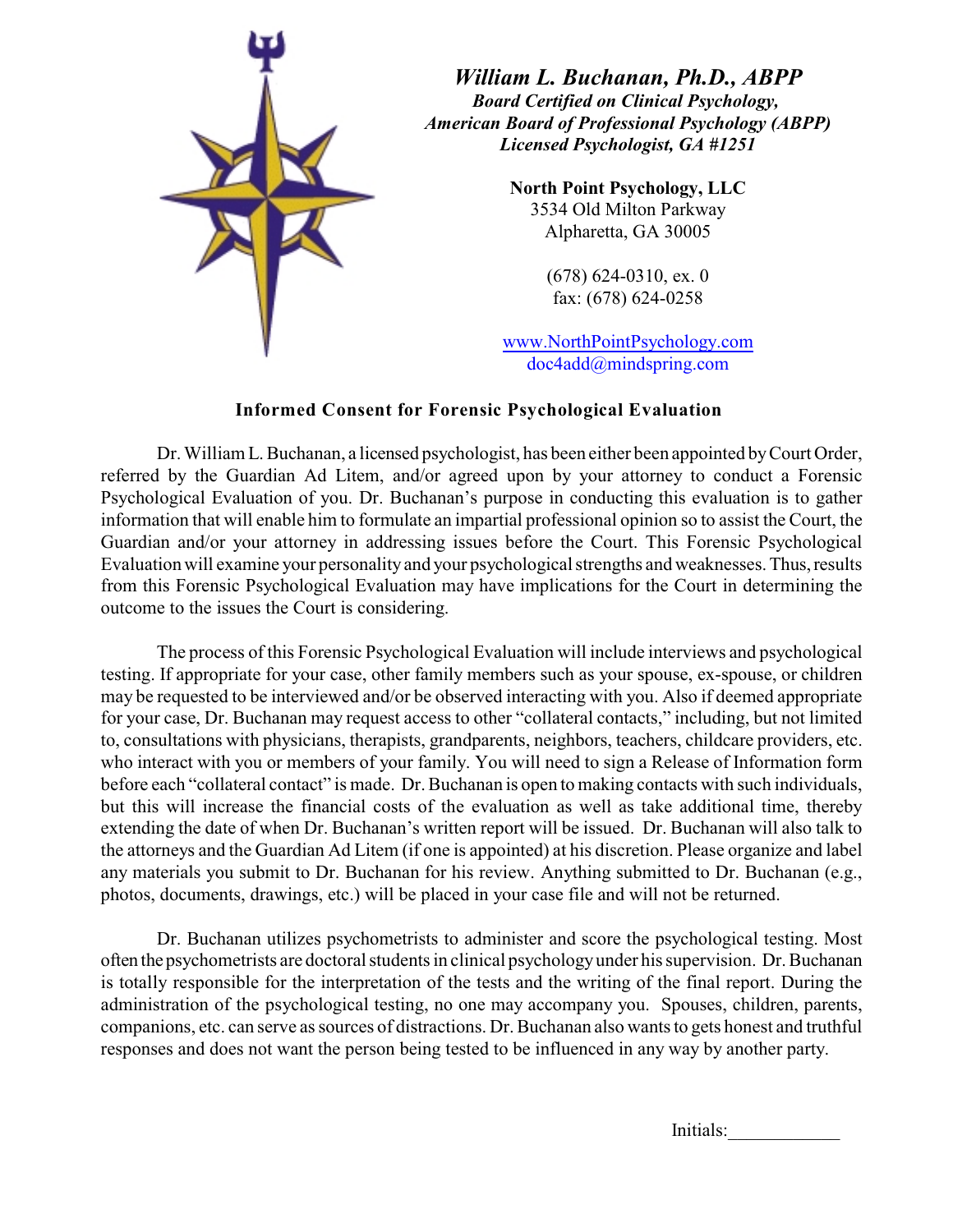## *Informed Consent for Forensic Psychological Evaluation* Page 2 of 3

The principles of confidentiality and privileged communication are modified when an individual participates in a Forensic Psychological Evaluation. The general rules of confidentiality still apply in that no information will be released to anyone not involved in the Court proceedings without your written consent. However, any information obtained during this evaluation can and may be included in the written Forensic Psychological Evaluation report and/or discussed with the attorney(s) and/or the Judge. If family members or other "collateral contacts" are interviewed by Dr. Buchanan, please do not mislead them by telling them what they say to Dr. Buchanan is confidential, because that is not totally true as what they tell Dr. Buchanan may be included in the Forensic Psychological Evaluation report. If Dr. Buchanan testifies in your case, whether in deposition or on the witness stand, all information he obtained is open to discussion and none of it is protected as privileged communication.

Regardless of the method of payment for your evaluation and even though the Court does not pay for Dr. Buchanan's services, Dr. Buchanan will operate as if he is an impartial evaluator employed by the Court. This means that he will be objective in reporting his findings to the Court.

A separate document, the Psychological Services Contract, reviews Dr. Buchanan's billing policies and fees. However, a few issues are also covered here. Fees are based on services provided, including interviewing, testing, document review, phone conversations, consultation with other professionals, report preparation, etc. *The Forensic Psychological Evaluation report will be written and issued only after all bills have been paid in full.* There are also *separate and additional fees* for depositions, court appearances, and consultations after the written report has been issued. Depositions and Court appearances are charged in half day increments at \$1800.00 per half day. Travel costs are additional if more than 25 miles from Dr. Buchanan's office. Fees are charged whether or not Dr. Buchanan actually testifies since time waiting to testify is time away from the office thereby preventing Dr. Buchanan from seeing other patients and earning income for that period of the work day.

The profession of psychology has not developed specific methods and procedures used for Forensic Psychological Evaluations that are universally accepted. It should be noted that other psychologists use many of the same methods and procedures, while other psychologists may employ somewhat different methods and procedures. The criteria that Dr. Buchanan utilizes and the methods and procedures he uses have been chosen by him to reflect, in his judgement, a reliable and valid system of collecting the necessary information to form a professional psychological opinion regarding your case. Dr. Buchanan uses methods and procedures that he has many years of experience using and that address the psychological issues he believes are important. In the written Forensic Psychological Evaluation report, Dr. Buchanan will offer the Court conclusions and recommendations that are within a reasonable degree of psychological certainty. However, these conclusions and recommendations are not perfect or infallible but are reasoned professional opinions by a licensed psychologist.

It should be noted that it is impossible to have all the information regarding an individual. Also, not all information is necessary, helpful or relevant in a Forensic Psychological Evaluation. Dr. Buchanan always tries to balance obtaining necessary, sufficient and useful information vs. completing the report without adding unnecessary additional costs and time. Thus, Dr. Buchanan strives to be pragmatic and

Initials: